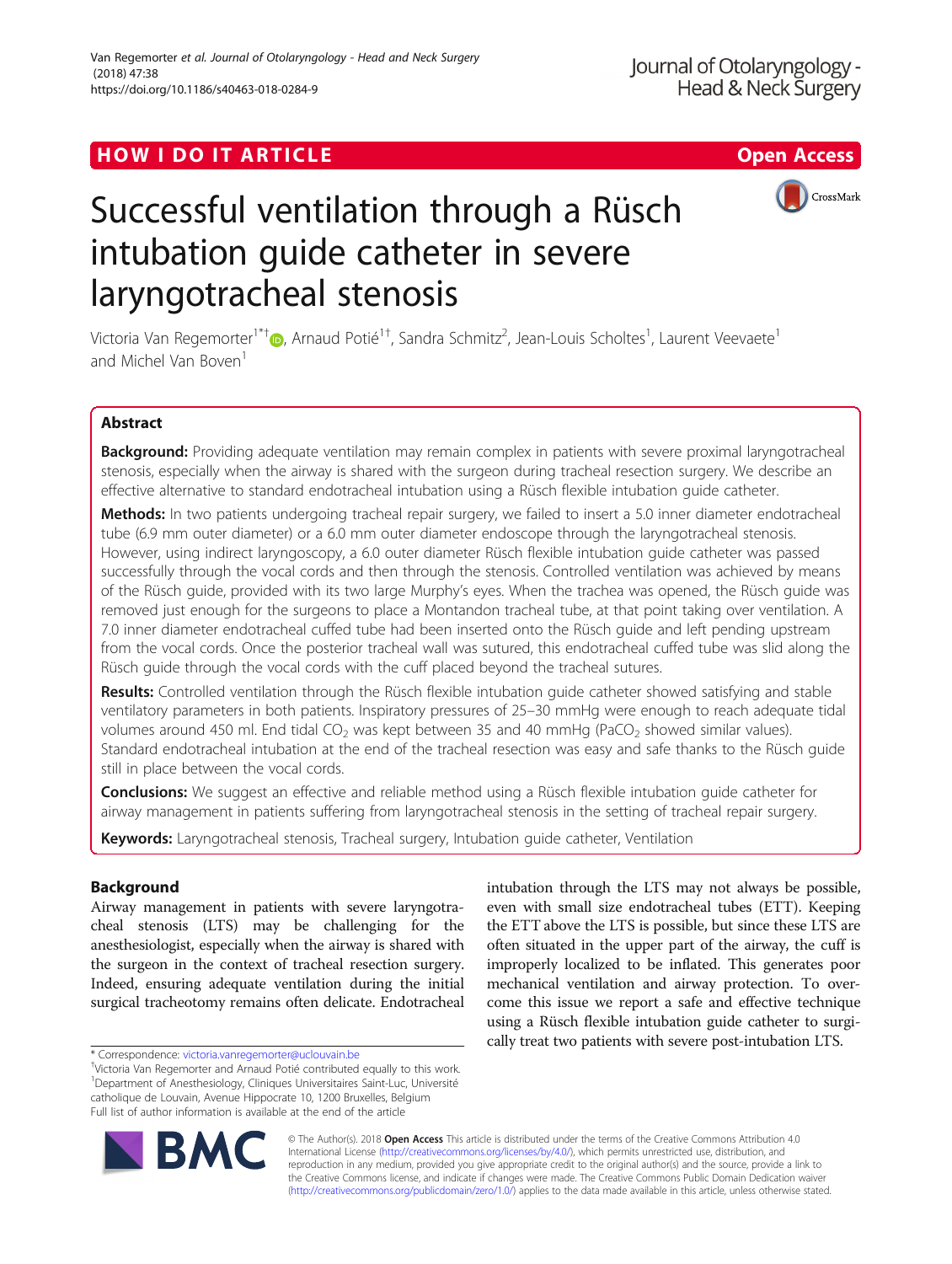## Methods

Our alternative method of airway management is described through this retrospective case review of two patients suffering from postintubation LTS and scheduled for tracheal repair surgery. Demographic characteristics of both patients are described in Table 1.

CT-scan longitudinal section of patient 2's laryngotracheal stenosis is shown in Fig. 1.

Same technique was applied in each case. After preoxygenation, intravenous anesthesia was induced with lidocaine 1 mg.kg<sup>-1</sup>, titrated propofol 3 mg.kg<sup>-1</sup>and sufentanil 0.15 µg.kg<sup>-1</sup>. Manual ventilation went easily. Neuromuscular relaxation was achieved with rocuronium 0.6 mg.kg<sup>− 1</sup>. Indirect laryngoscopy (Airtrak laryngoscope size 2) was used to enhance the visualization of the larynx. In patient 1, a 5.0 mm inner diameter (ID) cuffed microlaryngeal ETT (6.9 mm outer diameter (OD)) (Mallinckrodt™, Ref. 121–50, Covidien llc, Mansfield, MA 02048 USA) failed to pass the LTS. In patient 2, passing an ETT was not even tried since a 6.0 mm OD endoscope had failed to go through the LTS.

A Rüsch flexible intubation guide catheter 6.0 mm OD (ERU®, Ref. 225,320, Rüsch Uruguay LTDA, 12100 Montevideo, Uruguay) (Fig. 2) was inserted into a 7.0 mm ID (9.6 mm OD) endotracheal cuffed tube (Portex®, Ref. 100/199/070, Smiths Medical International Ltd., Kent, CT21 6JL, UK). The Rüsch guide was passed through the vocal cords and then pushed softly with rotating movements through the LTS. The ETT was left pending upstream from the vocal cords (Fig. [3](#page-2-0) and Fig. [4\)](#page-2-0). The excessive part of the Rüsch guide was cut, leaving a wedge-shaped extremity connected to the filter of the breathing circuit by interposing an ETT 4.5 mm ID standard connector (Portex®, Ref. 100/105/045, Smiths Medical International Ltd., Kent, CT21 6JL, UK). Manual ventilation was easy, pulmonary auscultation and chest expansion were normal and symmetric. Pressure-controlled ventilation was

| Table 1 Demographic characteristics of patients |  |
|-------------------------------------------------|--|
|-------------------------------------------------|--|

|                                                         | Patient 1                        | Patient 2                        |
|---------------------------------------------------------|----------------------------------|----------------------------------|
| Age                                                     | 75                               | 40                               |
| Gender                                                  | Female                           | Female                           |
| Weight, height (BMI <sup>a</sup> )                      | 69 Kg, 165 cm (25.3)             | 63 Kg, 168 cm (22.3)             |
| History of surgery                                      | Thyroidectomy                    | Uterine cancer surgery           |
| LTS <sup>b</sup> anteroposterior<br>diameter on CT-scan | $7.0 \text{ mm}$                 | 5.2 mm                           |
| LTS distance under<br>vocals cords                      | $3 \, \text{cm}$                 | $1.5 \text{ cm}$                 |
| $NYHAc$ status                                          | Grade III                        | Grade III                        |
| Stridor                                                 | Clearly audible                  | Clearly audible                  |
| Respiratory function<br>tests                           | Limitation in<br>expiratory flow | Limitation in<br>expiratory flow |

<sup>a</sup>Body mass index. <sup>b</sup>Laryngotracheal stenosis. <sup>c</sup>New York Heart Association



Fig. 1 CT-scan longitudinal section of patient 2's laryngotracheal stenosis (\*)



Fig. 2 Picture of the Rüsch flexible intubation guide catheter 6.0 outer diameter (OD). The inset shows a close-up view of the distal tip of the Rüsch guide. This tip is equipped with two large Murphy's eyes and has a rounded atraumatic distal shape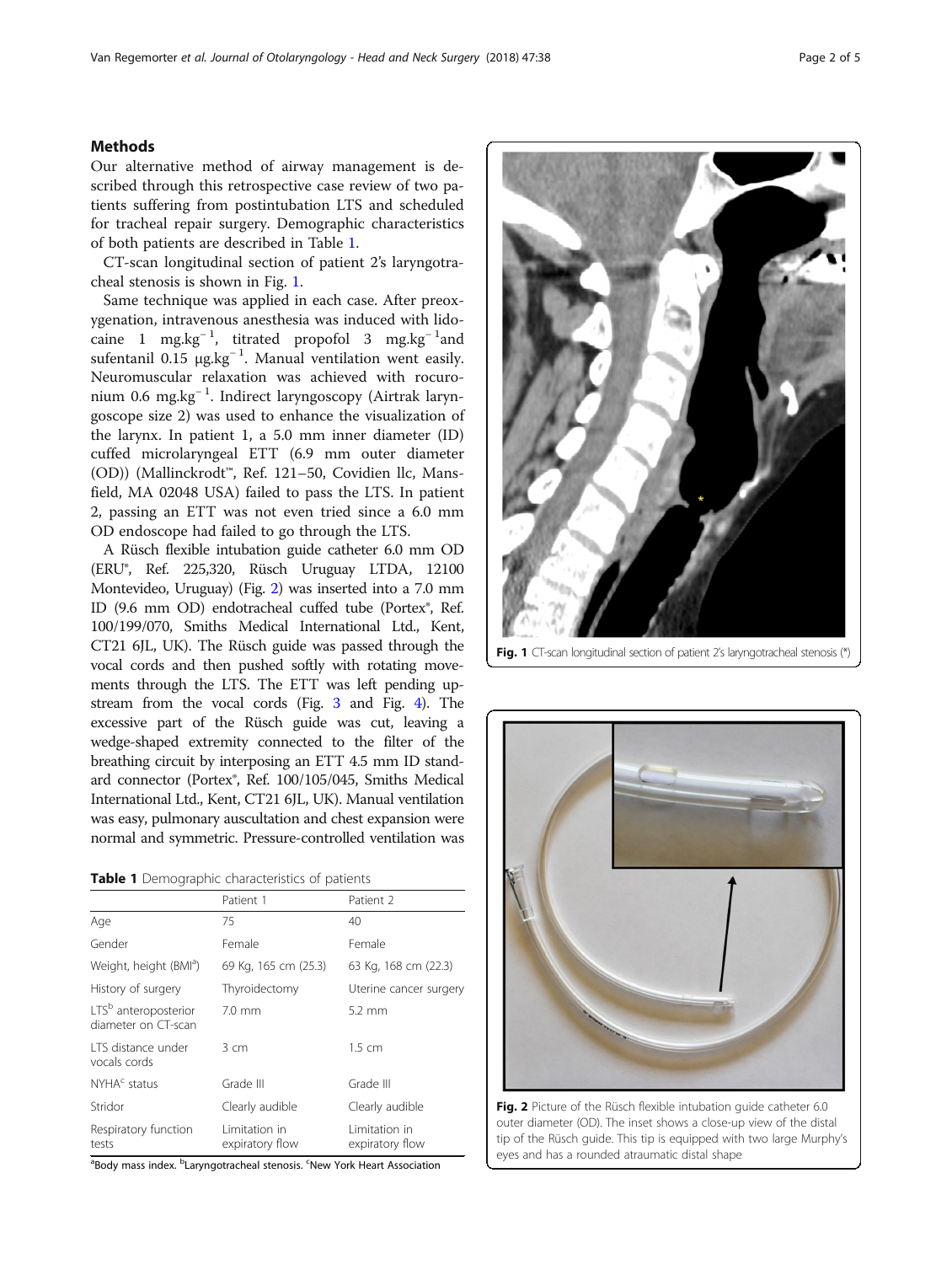then successfully used. Anesthesia was maintained with sevoflurane. Deep neuromuscular block was ensured with reinjections of rocuronium under close monitoring.

Once trachea was surgically opened downstream from the LTS, the Rüsch guide was removed just enough to allow the surgeons to insert a 7.0 mm ID Montandon tracheal tube (Laryngoflex®, Ref. 121,181, Willy Rüsch GmbH, 71,394 Kernen, Germany) now connected to the

by removing this tube for brief moments. As for the anterior wall suture, the Montandon tube was permanently taken away while the ETT, still pending around the Rüsch guide through the vocal cords, was pushed into the trachea until the surgeons visualized its extremity. Cuff was placed beyond the surgical tracheal sutures to avoid complications such as necrosis or stenosis of the anastomosis. The Rüsch guide was eventually completely removed, the cuff of the ETT was inflated and immediately connected the breathing circuit.

breathing circuit. After the resection of the LTS, reanastomosing the tracheal posterior wall was made possible

## Results

The trachea was intubated beyond the LTS with a Rüsch flexible intubation guide catheter, connected to the breathing circuit to provide pressure-control ventilation through its two large Murphy's eyes. Table 2 summarizes ventilatory parameters in our two patients.

All parameters remained stable during the initial surgical tracheotomy. Afterwards, removing the Rüsch guide just above the LTS was done under direct surgical visualization. Lastly, intubation after tracheal resection was realized easily and safely by sliding forward the pending 7.0 mm ID ETT around the Rüsch guide still in place between the vocal cords.

## **Discussion**

Airway management in patients with severe LTS undergoing tracheal resection surgery may be complex, especially before tracheotomy. Then, once trachea has been opened, ventilation can be handled either by another sterile ETT placed in the distal trachea or by high frequency jet ventilation (HFJV). Consequently the primary focus of such a surgery is to ensure adequate and safe ventilation of the patient. Several methods for managing this complicated type of airway have been suggested.

Intubating the trachea with an ETT passing through the LTS remains the preferred method [\[1](#page-4-0)]. However, it may not be always possible, depending on localization and particularly the severity of the stenosis [\[2](#page-4-0)]. ETT could also be placed just ahead of the LTS, but it may result in inadequate ventilation with high peak pressures.

|                               | Patient 1    | Patient 2   |
|-------------------------------|--------------|-------------|
| Inspiratory pressure (mm Hg)  | 30           | 25          |
| Respiratory rate (per minute) | 12           | 11          |
| Inspiratory/expiratory ratio  | 1/1.5        | 1/1.5       |
| Tidal volume (ml – ml/kg)     | $450 - 6.5$  | $450 - 7.1$ |
| $EtCO2a$ (mm Hg)              | $35 - 40$    | $35 - 40$   |
| PaCO <sub>2</sub> $b$ (mm Hg) | Not measured | 34          |

<sup>a</sup>End tidal carbon dioxide. <sup>b</sup>Arterial partial pressure of carbon dioxide

Fig. 4 Picture of patient 2. Mechanical ventilation is achieved through the Rüsch flexible intubation guide catheter connected to the breathing circuit. The 7.0 mm inner diameter (ID) endotracheal cuffed tube is left pending upstream from the vocal cords

<span id="page-2-0"></span>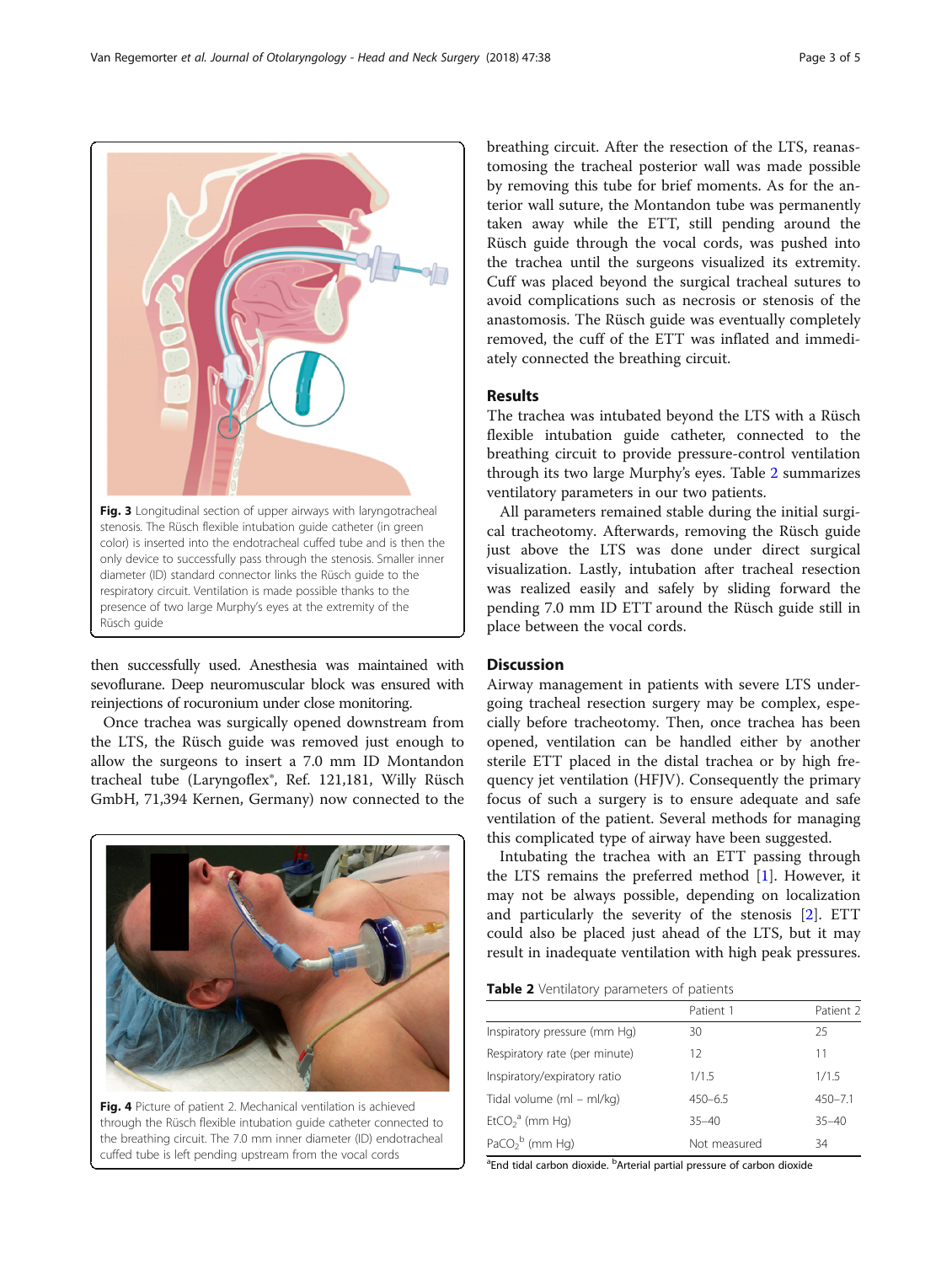Moreover, in our two cases of highly located airway stenosis, the cuff of the ETT would be mislocalized between the vocal folds without any possibility of inflating and thus no airway protection and the risk of ETT dislodgement.

The use of a supraglottic airway (SGA) device has been described in the past [[3\]](#page-4-0) and is a common procedure [[1](#page-4-0)], especially using the i-gel [\[2,](#page-4-0) [4\]](#page-4-0). Indeed, SGA devices have the advantage to be easy to insert and to provide ventilation regardless of the localization of LTS. However, it obviously reduces safety in terms of airway protection compared to the use of an ETT without access to the patient's head. Additionally, other existing methods include dilating the stenosis using serial pediatric ventilating bronchoscopes prior to the insertion of a small ETT [\[5\]](#page-4-0), using catheter inflation ventilation [[6\]](#page-4-0) and providing manual ventilation through a Foley catheter or through airway exchange catheters [\[7\]](#page-4-0). A few cases have been reported in spontaneous respiration with bilateral superficial cervical plexus block and dexmedetomidine sedation [\[8\]](#page-4-0) or with nothing else except a local anesthesia and conscious sedation with midazolam and ketamine [[9](#page-4-0)]. In case of severe LTS, cardiopulmonary bypass might be required [[10](#page-4-0)].

In the present report, we describe the successful use of a Rüsch flexible intubation guide catheter for managing ventilation in patients with severe LTS undergoing tracheal resection surgery. We managed to pass it through two severe LTS while an endotracheal tube of similar OD could not have been possible to use because of its too short length for a standard adult size patient. The Rüsch guide rounded distal tip makes the insertion through a narrow or irregular orifice smooth and atraumatic. Indeed, there was no bleeding or trachea injury. Mechanical ventilation turned out to be quite simple and effective. The presence of a large double Murphy's eye obviously increases the air flow exit section and cutting short the Rüsch guide (which was achieved easily) also helped decreasing air flow resistance. Hence, the Rüsch guide sets itself apart from the other commercially available intubation catheters because of its relative flexibility, the large double Murphy's eye and its rounded atraumatic distal tip. So far, there are only two published case reports describing the use of an endotracheal ventilation catheter to ventilate a patient. However, in the first one, HFJV was used  $[11]$  $[11]$ . As for the second case report, Cook et al. reported the use of an Aintree intubation catheter as a life saving maneuver to reoxygenate (ventilation conditions not clearly described) a patient extremely difficult to intubate [[12](#page-4-0)]. The risk of HFJV in LTS remains obstruction to exsufflation leading to air trapping. Here, we showed that conventional ventilation through a Rüsch guide provided good oxygenation and ventilation conditions along with satisfying inspiratory pressures and good reliability in regards to end tidal carbon dioxide ( $E<sub>1</sub>CO<sub>2</sub>$ ) monitoring. Also, this technique offered a high level of security compared to other techniques described above such as SGA devices. Indeed, the diameter of the Rüsch guide fitted perfectly the stenosis in both cases, which thus ensured better protection against aspiration. In this purpose, a Foley catheter (provided with a cuff) could be superior, but its lack of rigidity compared to the Rüsch guide makes it very hard to manipulate. Lastly, the Rüsch guide was able to fulfill its routine purpose by making the final endotracheal intubation very simple with the final step standard ETT waiting to be blindly but surely pushed into the trachea after resection and anastomosis.

Nevertheless, our method may encounter a few limits. The first one is the size of the LTS since the smallest available Rüsch guide has a 4.0 mm OD (available from 4.0 to 10.0 mm OD). Moreover, achieving mechanical ventilation through a small diameter Rüsch guide (or any standard ETT) can be challenging regarding the pressure regime. Yet, we managed to obtain quite acceptable respiratory pressures in both patients and the same problem can be met with a standard small ETT as well. Of course, the pulmonary condition as well as the BMI of the patient have to be taken into consideration. Another limit is the absence of external markings on the Rüsch guide to facilitate correct depth of insertion into the trachea. Those have to be put manually beforehand and the position checked by chest auscultation.

## Conclusions

We hereby describe a novel method for airway management in patients with severe LTS undergoing tracheal resection surgery. Indeed, Rüsch flexible intubation guide catheters seemed to be reliable devices to use in order to provide proper bilateral lung oxygenation and ventilation, reasonable safety regarding airway protection and ease in handling the different airway management steps in this type of surgery.

#### Abbreviations

BMI: Body mass index; EtCO<sub>2</sub>: End tidal carbon dioxide; ETT: Endotracheal tube; HFJV: High frequency jet ventilation; ID: Inner diameter; LTS: Laryngotracheal stenosis; NYHA: New York Heart Association; OD: Outer diameter; PaCO<sub>2</sub>: Arterial partial pressure of carbon dioxide; SGA: Supraglottic airway

#### Availability of data and materials

All data collected during this study are included in this published article.

#### Authors' contributions

VV, AP, SS and MV contributed to the development of the technique and acquisition of data. AP and LV were responsible for the creation of the drawing of the technique. JS provided appropriate review of the literature. VV and AP were the major contributors in writing the manuscript. All authors were involved in manuscript preparation and approved the final version of the manuscript.

## Ethics approval and consent to participate

Not applicable.